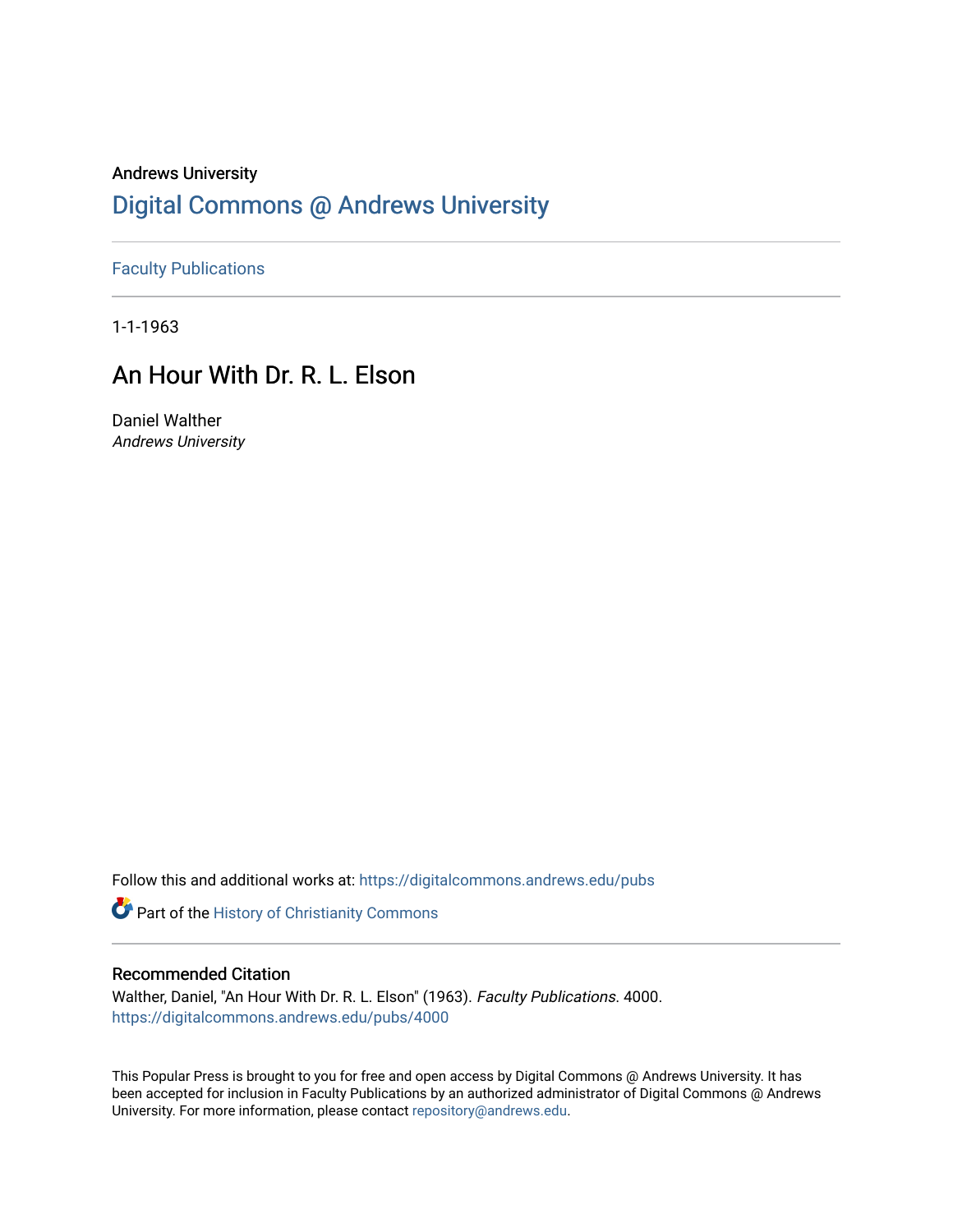# **AN HOUR WITH DR. R. L. ELSON**

*Famous Presbyterian Preacher Discusses Modern Protestantism; Believes Reformation Not Yet Completed* 

**by Daniel Walther** 

Walking with a friend from abroad along fashionable Connecticut Avenue in Washington, D.C., we sighted a rather awesome church building with a heavy, square bell tower. "That," I said, "is the National Presbyterian Church, where former President Eisenhower worshiped." My friend wondered why a "national" church in the United States, since church and state are separate, and why, for the same reason, a President's religious affiliation is of such great importance.

It may be said that the word "national" does not mean that it is the church of the state, but that it is located in the nation's capital; and it is not statecontrolled any more than the "federal" church councils. And while there is no state church, the American people are intensely interested in a President's personal convictions, including his religion.

I do not think I quite convinced my friend, because it is often difficult, if not impossible, to explain the principle of separation of church and state in its practical applications.

In front of the church we noticed a statue of John Witherspoon, the only clergyman who signed the Declaration of Independence, and as we entered the sanctuary we remembered that the voices of Henry Clay, Daniel Webster, and Henry Ward Beecher were heard here. Several Presidents worshiped in this temple: U. S. Grant, W. Wilson, Theodore Roosevelt, Coolidge, Hoover, and, occasionally, F. D. Roosevelt. Seat No. 46 is Graham Bell; and No. 33, the simple notation: "the President."

We were graciously invited into the study of Dr. Elson, who gained prominence by being "the President's pastor" and by his personal contributions. His search for truth has been recognized, symbolically, by nineteen academic hoods, including sixteen honorary doctor's degrees; but mostly is he appreciated for his earnest spiritual leadership.

As you meet Dr. Elson, you sense a strong personality under constant control, exuding warm sympathy and stern firmness reminiscent of his Scotch Presbyterian ancestry and his strongly Calvinistic theological thinking. His entire behavior is dominated by the pastor's concern: the feeding of the flock and the witness of his church. He aims to be the shepherd who, in the words of Calvin, must "watch over the life of each individual, warn affectionately those who err, and teach the faithful ones in holy doctrine."

One striking feature of Dr. Elson's ministry reminds one of the Swiss Reformer Zwingli, who was by temperament an army chaplain. As a priest, Zwingli went with the soldiers on the battlefield, and later, as a Reformer, assisted the armed forces and died as a chaplain on the battlefield. Similarly, Dr. Elson at first considered a military career and was, in fact, appointed to West Point when he suddenly decided to "wear the cloth." But two days after ordination he applied for Army chaplaincy, where he has been very active in executive leadership until he laid down his burden recently at Fort Myers.

Of particular interest to us are Dr. Elson's opinions on the state of religion in America today.

*Question:* What do you think of the Protestant climate today?

*Answer:* There is a new cynicism in the air. It is not the cynicism of the atheist nor of the out-and-out secularist. It is a cynicism of some American religious spokesmen about religion, about the state of the church, about American life and culture.

*Question:* Do you think that this cynicism gives a distorted picture of the actual religious condition?

*Answer:* To listen to some spokesmen you would conclude that American Protestantism is anemic if not impotent; that American laymen are spiritually destitute, that their faith is flabby and their morals inferior. The laymen, we are told, have become slaves to the evils of the "organizational man," manipulated by the mob, directed by a soft suburban climate. The layman is possessed only of a "religion in general;" he is pious but pitiable and decadent.

*Question:* Is this a personal opinion of yours?

*Answer:* I am not the only one to be alarmed about this condition. Dr. William R. Farmer of Drew University has this to say about a cynic, described as "the idealist gone sour": "One of the characteristics of the cynic is that he has so little to say that is positive and constructive."

*Question:* What do you think is the answer? Are the clergy in any position to correct this trend?

*Answer:* The church must stand in the center of life and make its gospel and its fellowship relevant to all of life—politics, economics, art, literature, education, industry, international affairs. The clergy must be prophets who know in the depths of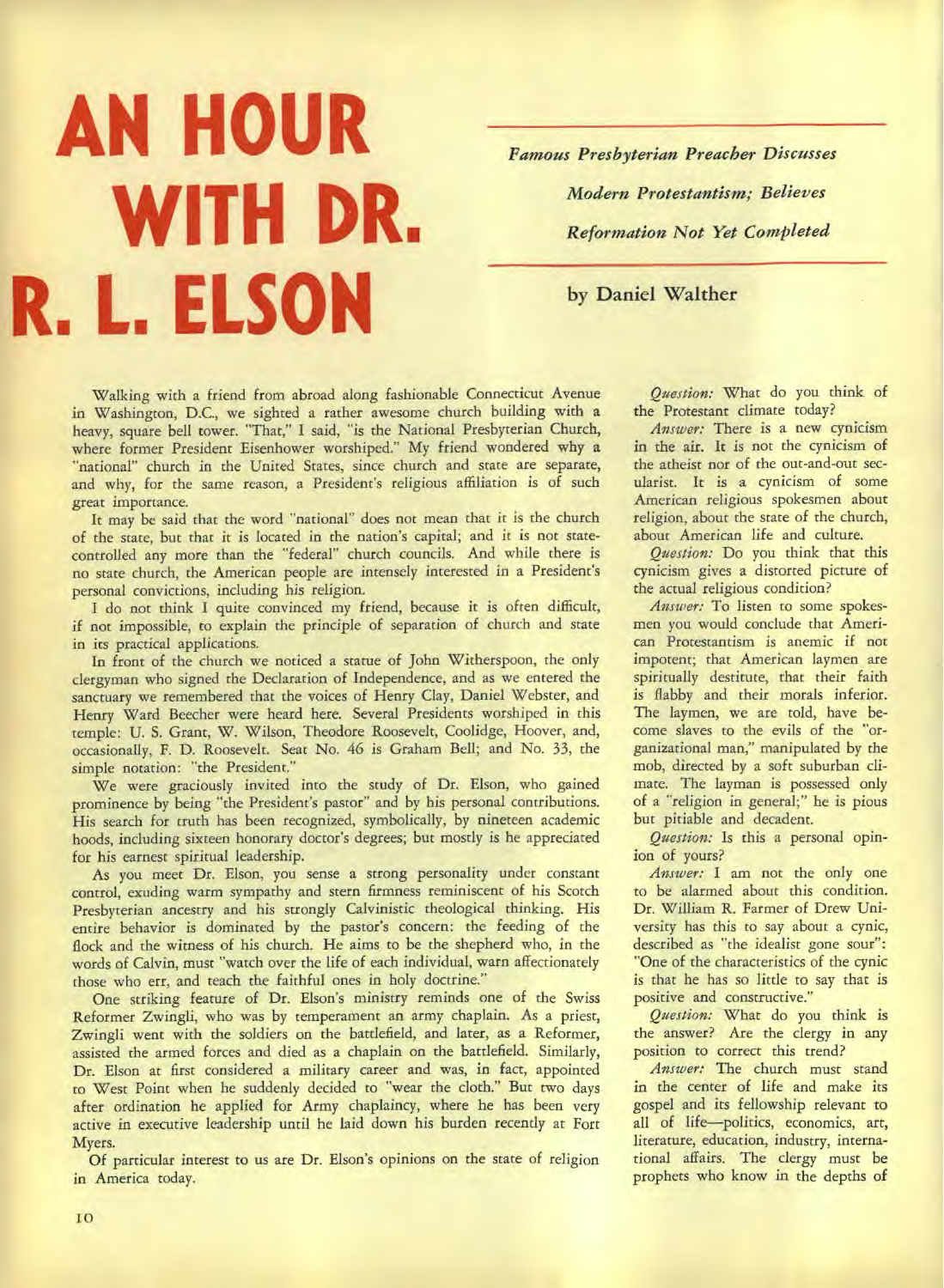their being that they speak for God.

*Question:* Speaking of Protestantism in general today, is there not a grave concern about its vitality and its very survival?

*Answer:* Ours is a time when Protestantism seems to be flourishing. The majority of Americans are Christians, and among the Christians in America Protestants are in the majority. Sixty-three million Americans belong to Protestant churches. This is to say that 35 percent of all Americans are Protestants. By contrast, at the beginning of our national history only 5 percent of the people claimed membership in any church, although the Protestant way of life may have been in evidence in colonial times. A hundred years ago only 15 percent of the total population belonged to any church. Thus, judged by membership, Protestantism appears strong today.

*Question:* Are the criticisms concerning Protestantism due to leaders and theologians?

*Answer:* Most of the negative judgment seems to come less from the working pastor than from theologians and church officials who are not regularly in touch with the lay mind of the church. Too often the methods of sociology are applied to evaluating religion. The methods of sociology are not necessarily valid in dealing with religious phenomena. Religion has its own methods. Religion is, essentially, a vertical God-man relationship—intimate and personal, a reality that is not measurable by the methods of the physical or the social sciences. What happens in the soul of a man, what happens in the soul of millions of people, is not subject to laboratory tests.

*Question:* Are there not many encouraging signs in Protestant ranks as well?

*Answer:* There are. First of all, there is a new dynamism among laymen. This began spontaneously after World War II and has now developed into organized efforts within the church. Everywhere, laymen are on the march, from spiritual retreats and evangelistic campaigns to programs of intense theological study.

Another hopeful aspect is the new intellectual vigor within the church. This is an age of great theologians. There is a seeking after Christian orthodoxy based on sound scholarship.

Protestantism in America is not dying. It has within it the power of self-criticism which can produce self-reformation. Chronic criticism will not make us strong.

*Question:* What are Protestantism's immediate needs?

*Answer:* Protestantism's chief need today is for a better comprehension of the faith to which it holds and a deepening of spiritual living. We have numerical strength and tremendous resources for witnessing to the gospel, but we need a better understanding of our faith. We need greater emphasis on a clear-cut proclamation of the Reformation gospel.

*Question:* Is a church reformation called for? What would be the nature of such a "reformation"? Is is possible? *How* could it be accomplished?

*Answer:* What is needed today is to finish the Reformation, which reached its apex in the sixteenth century through the ministry of Luther, Calvin, and Knox. The movement which they set in motion has not been brought to fulfillment. The Reformation was distorted by extremists who were more effective in destroying evil things than in purifying that which should have remained. We must proceed patiently by evangelism and education to complete the Reformation. Some of the Reformers would be appalled at what has happened to the church as a result of their movement.

*Question:* Is ecumenism the answer to our present needs?

*Answer:* No. It is a contribution and may lead to some solutions, but we have not yet at this time found the answer.

*Question:* Is the National Council of Churches an effective means of spiritual reinvigoration?

*Answer:* The National Council of Churches is not a church or a substitute for the denominations, but a federated agency of churches to perform those functions which the denominations authorize the Council to do. The Council assists denominations to do things together, to "talk" together. There are two conspicuous movements in Christendom today: a greater ecumenicity, and a reemphasis on confessionalism.

*Question:* What word of advice would you have for a young minister in training at a seminary?

*Answer:* The first requirement for the minister is a knowledge of God in personal experience. To keep one's life incandescent with

the love of Jesus Christ is a basic requirement. The real test after that is the love of people. A minister must love all kinds of people, the good and the bad, the pious and the impious, the cultured and the uncultured; he must know all there is to know about them and still keep on loving them.

*Question:* If you could address all Christian youth, what would be your topic?

*Answer:* "Life's Single Vocation" would be my subject, and the theme would be that the purpose of life is to glorify God.

*Question:* What is Christianity's greatest, most urgent challenge?

*Answer:* The first challenge is the spiritual rebirth of Christianity's message, and the second challenge is an encounter by a revived church with atheistic communism.

On taking leave of Dr. Elson, our spirits quickened. We were particularly pressed by his unalterable confidence (Continued on page 30) impressed by his unalterable confidence



DR. R. L. ELSON

II